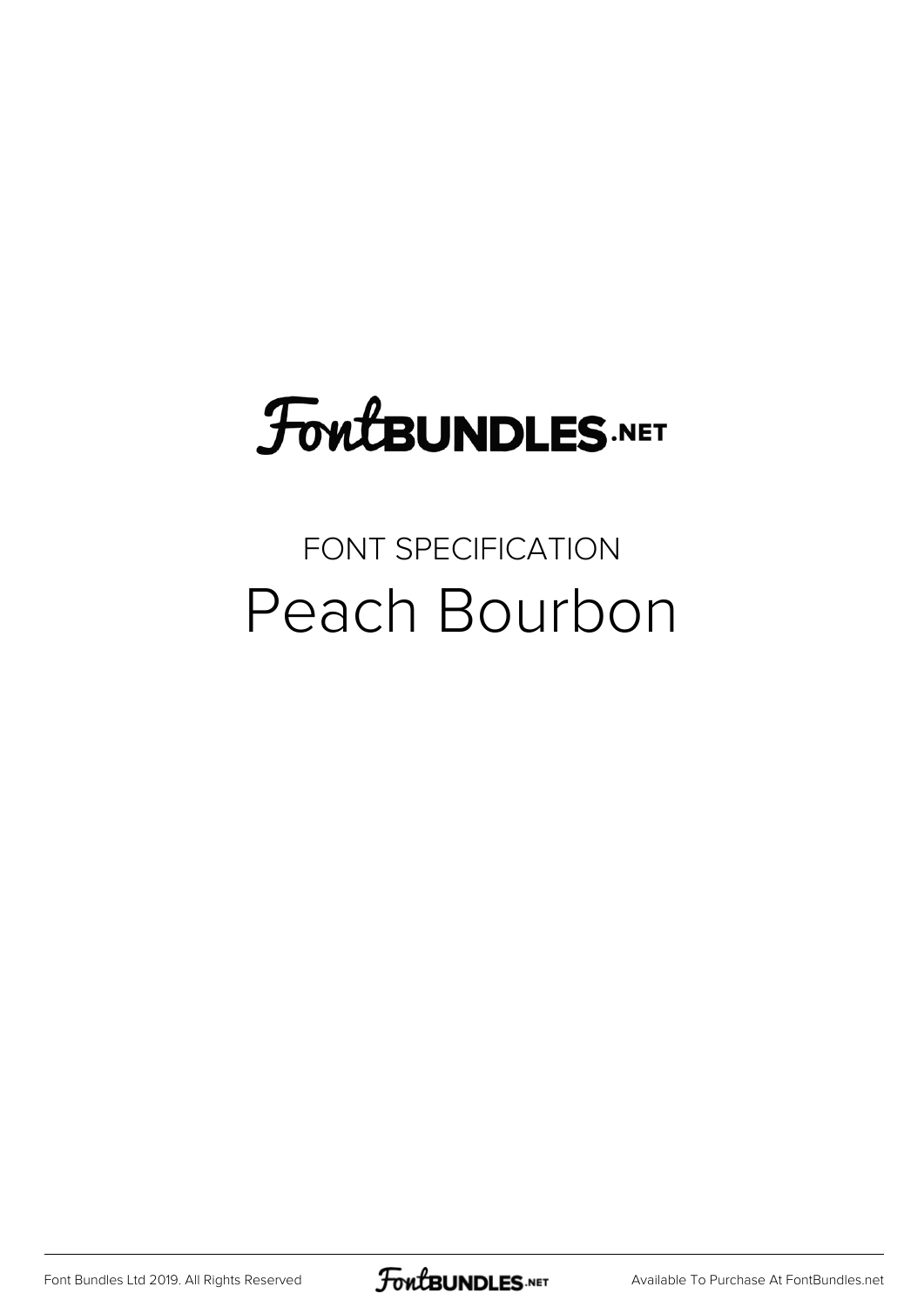### Peach Bourbon Print - Regular

**Uppercase Characters** 

### A B C D E F G H I J K L M N O P Q R S T U V W X Y Z

Lowercase Characters

### ABCDEFGHIJKIMNOPQRSTUVWXYZ

**Numbers** 

### 0123456789

**Punctuation and Symbols** 

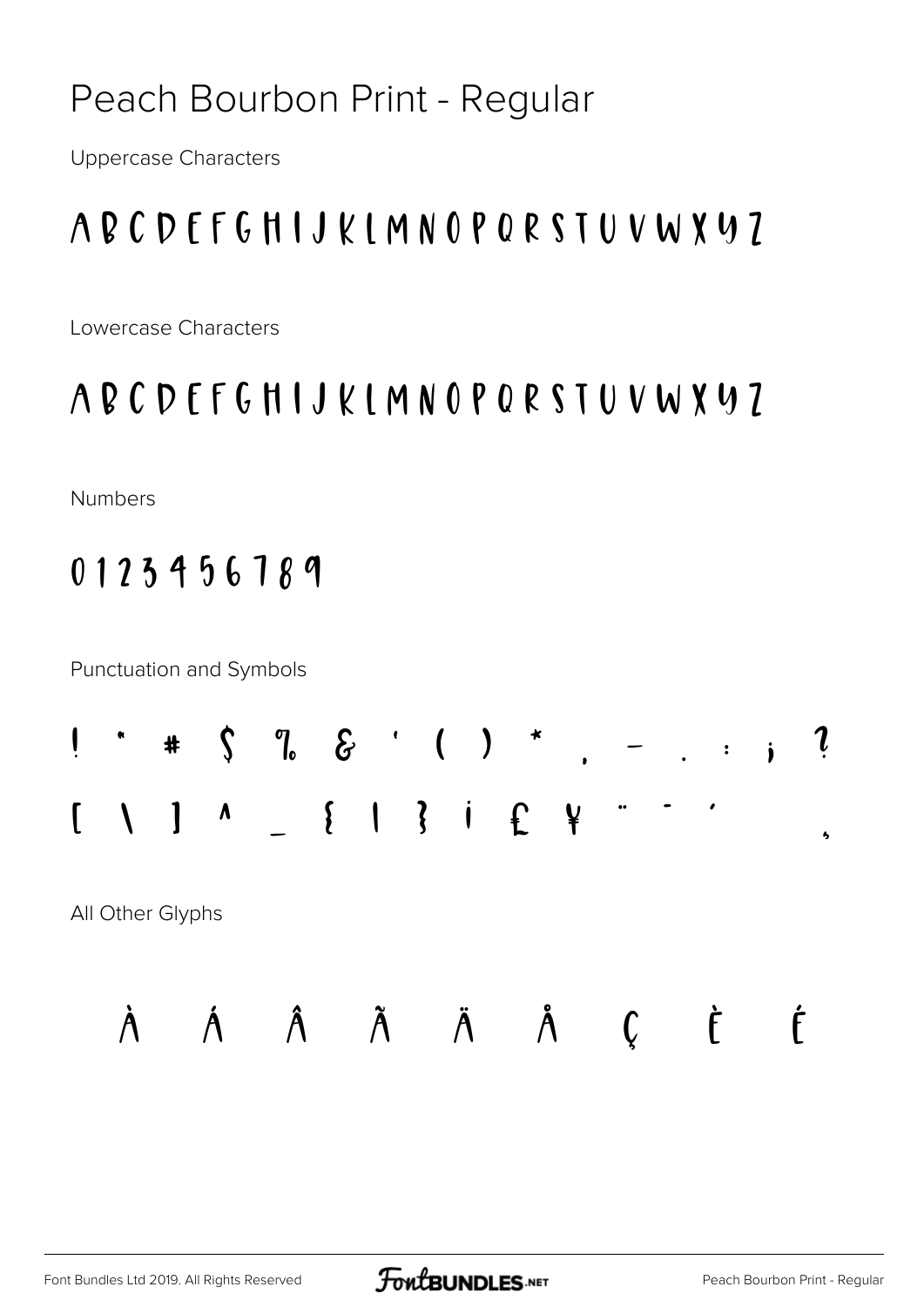|  | $\hat{E} \qquad \ddot{E} \qquad \dot{I} \qquad \hat{I} \qquad \ddot{I} \qquad \tilde{N} \qquad \dot{0} \qquad \dot{0}$                                                                                                                                                                                                                                                                                                                                                                            |  |  |  |
|--|---------------------------------------------------------------------------------------------------------------------------------------------------------------------------------------------------------------------------------------------------------------------------------------------------------------------------------------------------------------------------------------------------------------------------------------------------------------------------------------------------|--|--|--|
|  | $\begin{matrix} \hat{\mathbf{0}} & \tilde{\mathbf{0}} & \tilde{\mathbf{0}} & \tilde{\mathbf{0}} & \tilde{\mathbf{0}} & \tilde{\mathbf{0}} & \tilde{\mathbf{0}} & \tilde{\mathbf{0}} & \tilde{\mathbf{0}} & \tilde{\mathbf{0}} & \tilde{\mathbf{0}} & \tilde{\mathbf{0}} & \tilde{\mathbf{0}} & \tilde{\mathbf{0}} & \tilde{\mathbf{0}} & \tilde{\mathbf{0}} & \tilde{\mathbf{0}} & \tilde{\mathbf{0}} & \tilde{\mathbf{0}} & \tilde{\mathbf{0}} & \tilde{\mathbf{0}} & \tilde{\mathbf$            |  |  |  |
|  | Á Â Ã Ä Å Ç È É Ê                                                                                                                                                                                                                                                                                                                                                                                                                                                                                 |  |  |  |
|  | $\ddot{\mathsf{F}} \qquad \dot{\mathsf{I}} \qquad \dot{\mathsf{I}} \qquad \ddot{\mathsf{I}} \qquad \ddot{\mathsf{N}} \qquad \dot{\mathsf{N}} \qquad \dot{\mathsf{0}} \qquad \qquad \dot{\mathsf{0}}$                                                                                                                                                                                                                                                                                              |  |  |  |
|  | $\tilde{0}$ $\tilde{0}$ $\tilde{0}$ $\tilde{0}$ $\tilde{0}$ $\tilde{0}$ $\tilde{0}$ $\tilde{0}$ $\tilde{0}$ $\tilde{0}$                                                                                                                                                                                                                                                                                                                                                                           |  |  |  |
|  | $\hat{\mathsf{W}} \qquad \hat{\mathsf{U}} \qquad \hat{\mathsf{U}} \qquad \hat{\mathsf{U}} \qquad \hat{\mathsf{U}} \qquad \hat{\mathsf{U}} \qquad \hat{\mathsf{U}} \qquad \hat{\mathsf{U}} \qquad \hat{\mathsf{U}} \qquad \hat{\mathsf{U}} \qquad \hat{\mathsf{U}} \qquad \hat{\mathsf{U}} \qquad \hat{\mathsf{U}} \qquad \hat{\mathsf{U}} \qquad \hat{\mathsf{U}} \qquad \hat{\mathsf{U}} \qquad \hat{\mathsf{U}} \qquad \hat{\mathsf{U}} \qquad \hat{\mathsf{U}} \qquad \hat{\mathsf{U}} \qquad$ |  |  |  |
|  |                                                                                                                                                                                                                                                                                                                                                                                                                                                                                                   |  |  |  |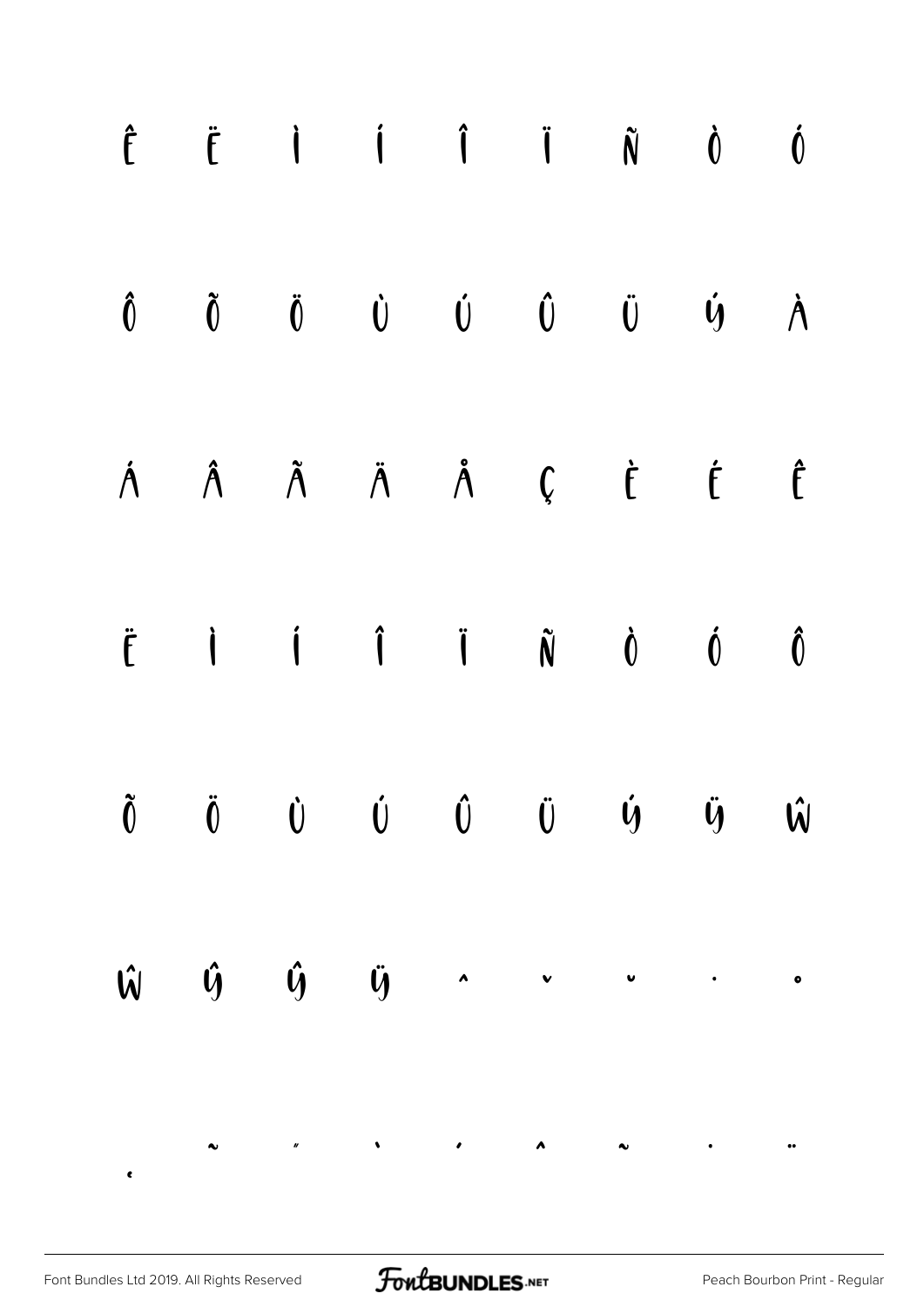#### Ŵ Ŵ Ŵ Ŵ Ŵ W Ý  $\bullet$  $\overline{\phantom{a}}$ **ý**  $\bullet$  $\sqrt{ }$  $\bullet$ Ŋ  $\bullet$  $\bullet$  $\mathbf{f}$ **TM**  $\rightarrow$  $\blacktriangleleft$  $\bullet$

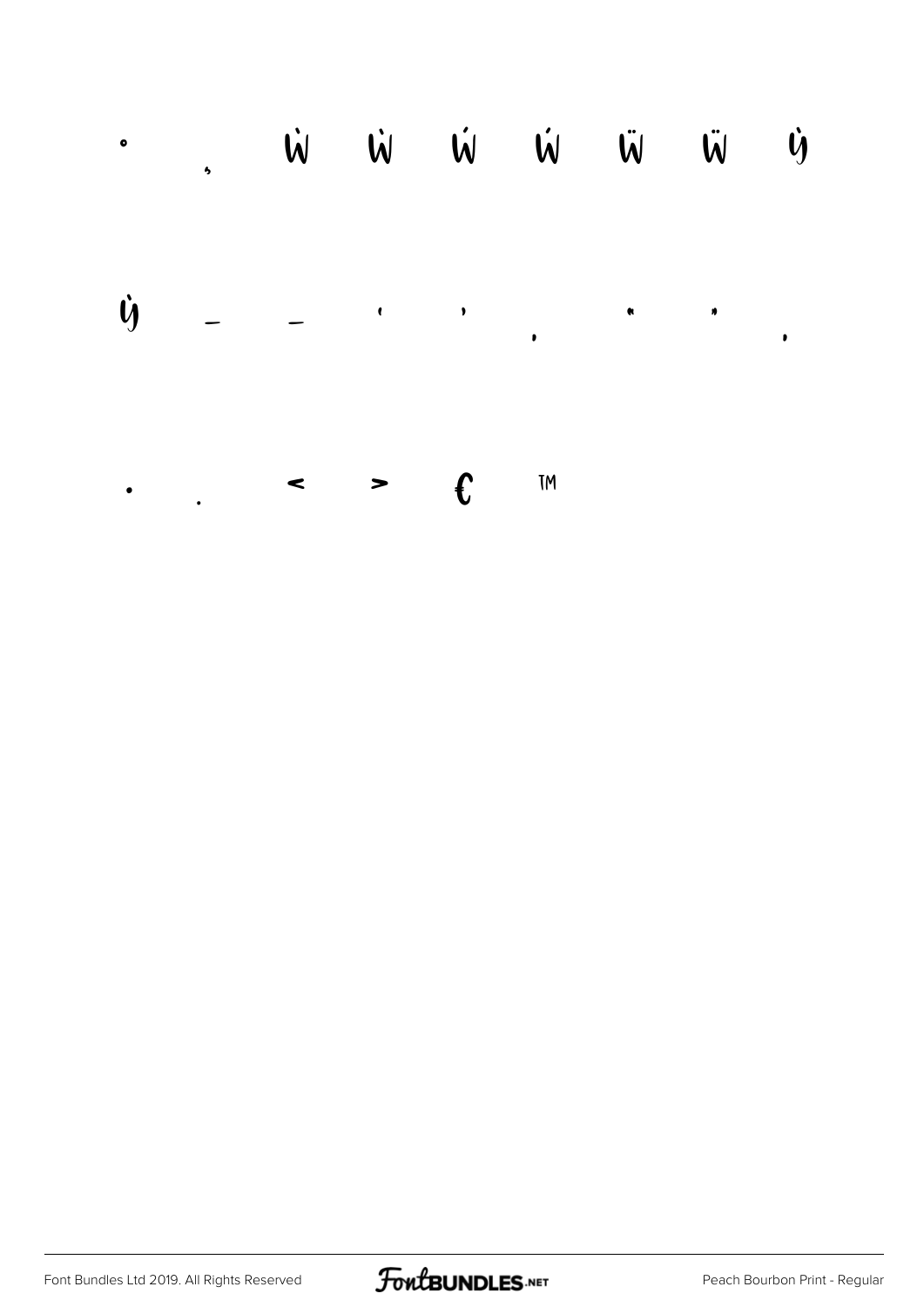### Peach Bourbon by OTSS - Regular

**Uppercase Characters** 

# $ABCO$   $C$   $D$   $C$   $C$   $G$   $H$   $I$   $J$   $R$   $I$   $M$   $N$   $O$   $P$   $Q$   $R$   $ST$   $U$   $V$   $W$   $X$  $97$

Lowercase Characters

### abcdefghijklmnopqrstuvwxyz

**Numbers** 

## 0123456789

Punctuation and Symbols

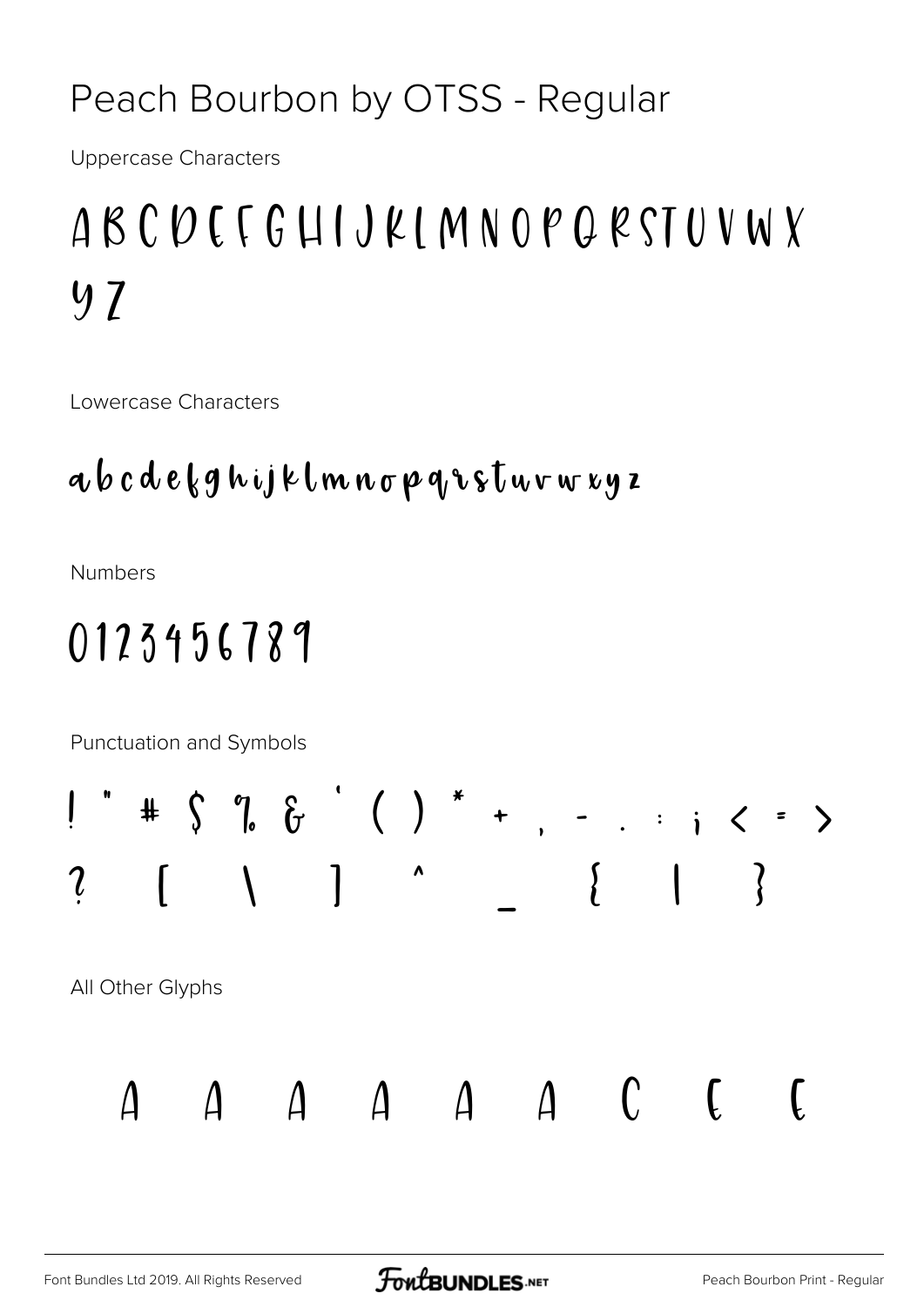|  |  | $\begin{array}{ccccccccccccccccccccc} \textbf{C} & \textbf{C} & \textbf{I} & \textbf{I} & \textbf{I} & \textbf{I} & \textbf{N} & \textbf{O} & \textbf{O} \end{array}$ |  |  |
|--|--|-----------------------------------------------------------------------------------------------------------------------------------------------------------------------|--|--|
|  |  |                                                                                                                                                                       |  |  |
|  |  | s a a a a a a c e                                                                                                                                                     |  |  |
|  |  | $e$ $e$ $e$ $i$ $i$ $i$ $i$ $n$ $\sigma$                                                                                                                              |  |  |
|  |  | $\sigma$ $\sigma$ $\sigma$ $\sigma$ $\sigma$ $\omega$ $\omega$ $\omega$                                                                                               |  |  |
|  |  |                                                                                                                                                                       |  |  |
|  |  | a b c d e f g h i                                                                                                                                                     |  |  |

FontBUNDLES.NET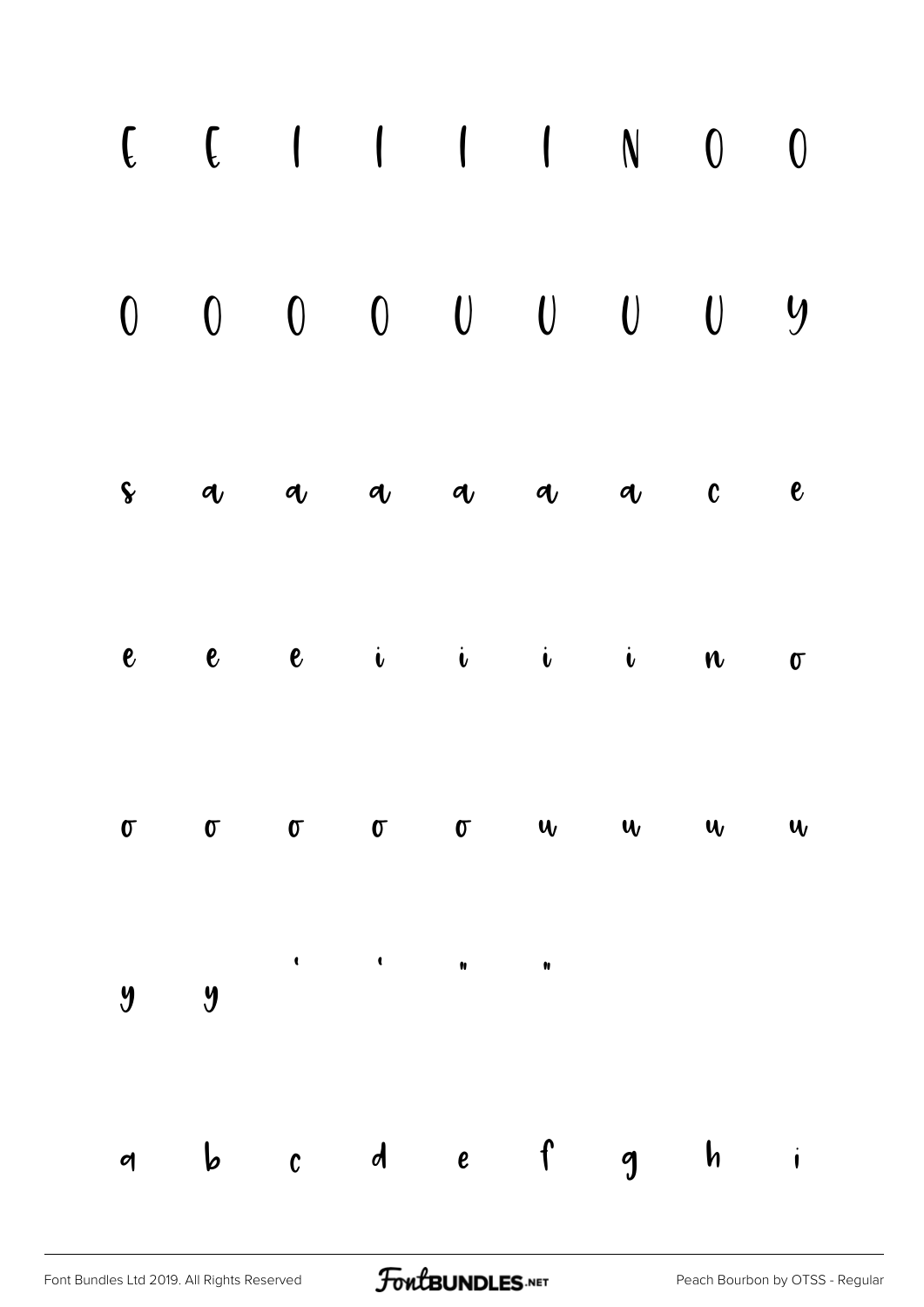|          | $j$ k l m n o p q r                                                                  |           |  |                   |    |                         |
|----------|--------------------------------------------------------------------------------------|-----------|--|-------------------|----|-------------------------|
|          | stuv w x y z q                                                                       |           |  |                   |    |                         |
|          | $\begin{array}{ccccccccccccccccc} b & c & d & e & \zeta & g & h & i & j \end{array}$ |           |  |                   |    |                         |
|          | $4$ l m n o p q r s                                                                  |           |  |                   |    |                         |
|          | t u v u x y z ar ch                                                                  |           |  |                   |    |                         |
| $\infty$ |                                                                                      | or ece es |  | ff gr hr ir       |    | $\overline{\mathbf{z}}$ |
| $\sigma$ |                                                                                      |           |  | or pr ir se tr ur | WE | 9 <sub>0</sub>          |